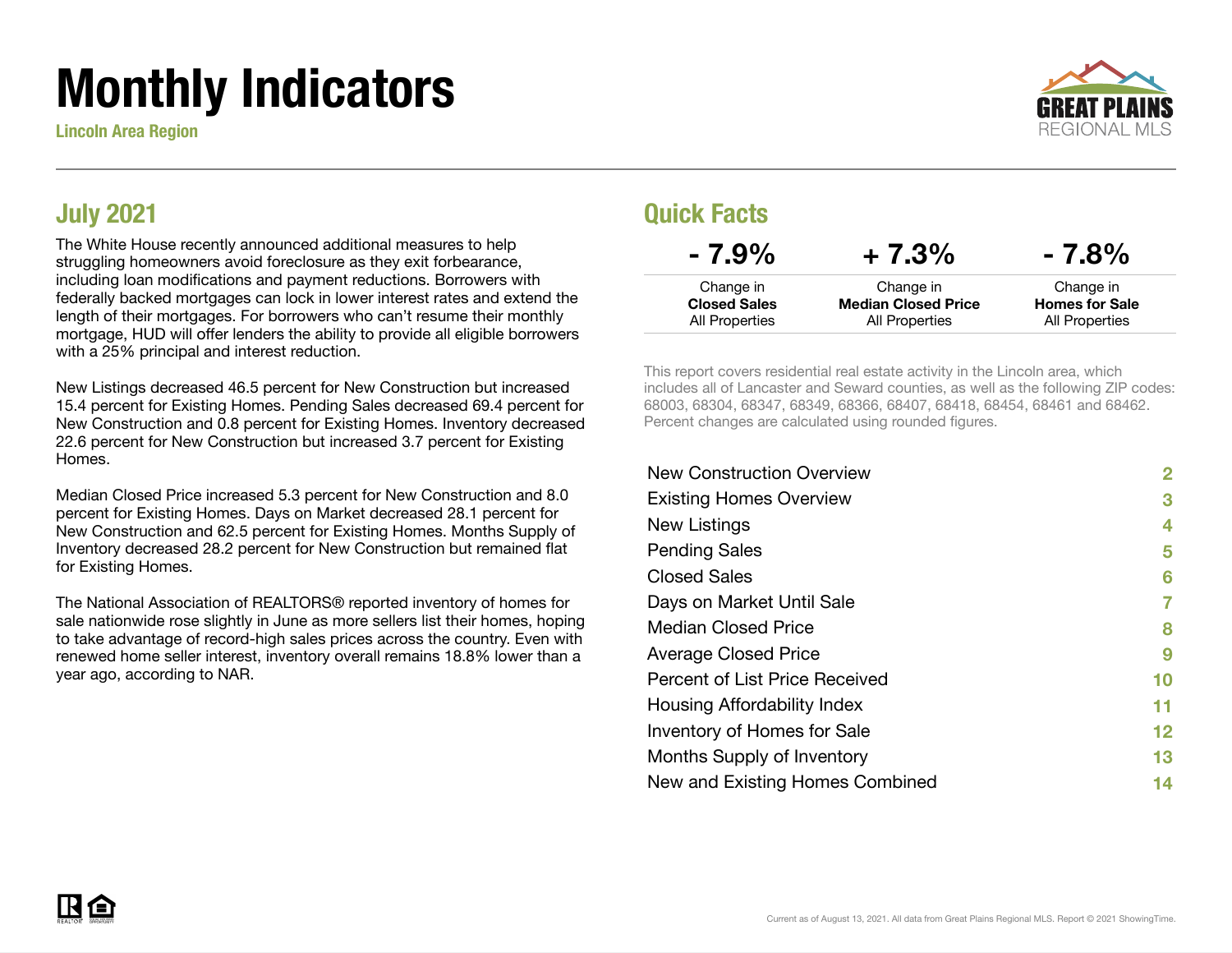### New Construction Overview

Key metrics by report month and for year-to-date (YTD) starting from the first of the year. New Construction properties only.



| <b>Key Metrics</b>                    | <b>Historical Sparkbars</b>                                        | 7-2020    | 7-2021    | % Change | <b>YTD 2020</b> | <b>YTD 2021</b> | % Change |
|---------------------------------------|--------------------------------------------------------------------|-----------|-----------|----------|-----------------|-----------------|----------|
| <b>New Listings</b>                   | $7 - 2021$<br>$7 - 2019$<br>$1 - 2020$<br>$7 - 2020$<br>$1 - 2021$ | 114       | 61        | $-46.5%$ | 865             | 664             | $-23.2%$ |
| <b>Pending Sales</b>                  | $7 - 2019$<br>$1 - 2020$<br>$1 - 2021$<br>$7 - 2020$<br>$7 - 2021$ | 85        | 26        | $-69.4%$ | 548             | 475             | $-13.3%$ |
| <b>Closed Sales</b>                   | $7 - 2019$<br>$1 - 2020$<br>$7 - 2020$<br>$1 - 2021$<br>$7 - 2021$ | 91        | 61        | $-33.0%$ | 453             | 403             | $-11.0%$ |
| Days on Market Until Sale             | $1 - 2021$<br>$7 - 2021$<br>$7 - 2019$<br>$1 - 2020$<br>7-2020     | 57        | 41        | $-28.1%$ | 64              | 45              | $-29.7%$ |
| <b>Median Closed Price</b>            | $7 - 2021$<br>$7 - 2019$<br>$1 - 2020$<br>$7 - 2020$<br>$1 - 2021$ | \$341,950 | \$360,000 | $+5.3%$  | \$326,350       | \$350,000       | $+7.2%$  |
| <b>Average Closed Price</b>           | $7 - 2019$<br>$1 - 2020$<br>$7 - 2020$<br>$1 - 2021$<br>$7 - 2021$ | \$345,579 | \$362,061 | $+4.8%$  | \$338,230       | \$364,668       | $+7.8%$  |
| <b>Percent of List Price Received</b> | $7 - 2019$<br>$1 - 2020$<br>$7 - 2020$<br>$1 - 2021$<br>$7 - 2021$ | 100.2%    | 101.1%    | $+0.9%$  | 100.5%          | 101.2%          | $+0.7%$  |
| <b>Housing Affordability Index</b>    | $7 - 2019$<br>$1 - 2020$<br>$7 - 2020$<br>$1 - 2021$<br>$7 - 2021$ | 106       | 101       | $-4.7%$  | 111             | 104             | $-6.3%$  |
| <b>Inventory of Homes for Sale</b>    | $7 - 2019$<br>$1 - 2020$<br>7-2020<br>$1 - 2021$<br>7-2021         | 252       | 195       | $-22.6%$ |                 |                 |          |
| <b>Months Supply of Inventory</b>     | $1 - 2021$<br>$7 - 2019$<br>$1 - 2020$<br>$7 - 2020$<br>$7 - 2021$ | 3.9       | 2.8       | $-28.2%$ |                 |                 |          |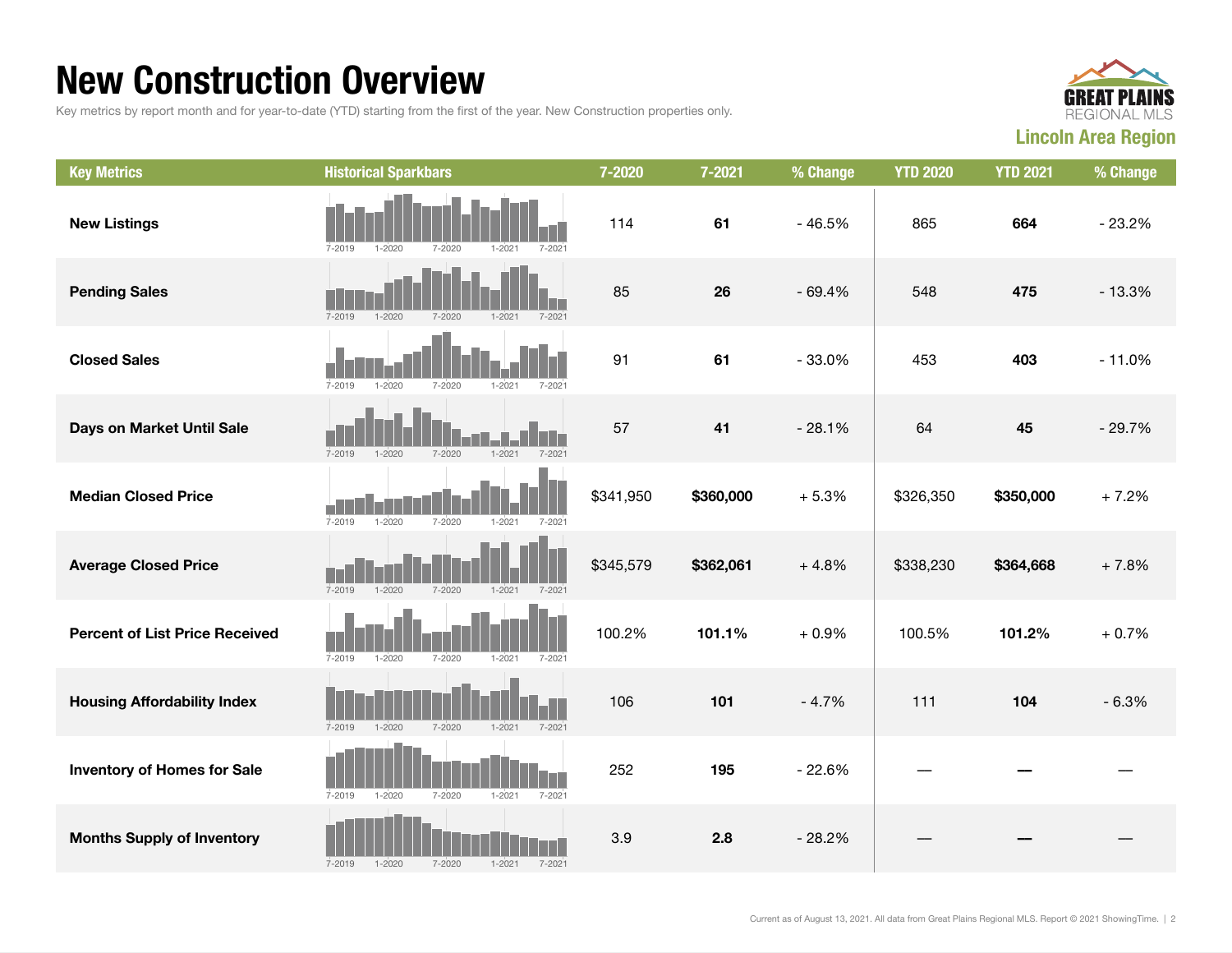## Existing Homes Overview

Key metrics by report month and for year-to-date (YTD) starting from the first of the year. Existing Homes properties only.



| <b>Key Metrics</b>                    | <b>Historical Sparkbars</b>                                        | 7-2020    | 7-2021         | % Change | <b>YTD 2020</b> | <b>YTD 2021</b> | % Change |
|---------------------------------------|--------------------------------------------------------------------|-----------|----------------|----------|-----------------|-----------------|----------|
| <b>New Listings</b>                   | $7 - 2020$<br>$7 - 2019$<br>$1 - 2020$<br>$1 - 2021$<br>$7 - 2021$ | 527       | 608            | $+15.4%$ | 3,176           | 3,250           | $+2.3%$  |
| <b>Pending Sales</b>                  | $7 - 2019$<br>$1 - 2020$<br>$7 - 2020$<br>$1 - 2021$<br>$7 - 2021$ | 480       | 476            | $-0.8%$  | 2,801           | 2,707           | $-3.4%$  |
| <b>Closed Sales</b>                   | $7 - 2019$<br>$1 - 2020$<br>$7 - 2020$<br>$7 - 2021$<br>$1 - 2021$ | 505       | 488            | $-3.4%$  | 2,427           | 2,415           | $-0.5%$  |
| Days on Market Until Sale             | $7 - 2019$<br>$1 - 2020$<br>$7 - 2020$<br>$1 - 2021$<br>$7 - 2021$ | 16        | $6\phantom{1}$ | $-62.5%$ | 21              | 8               | $-61.9%$ |
| <b>Median Closed Price</b>            | $7 - 2019$<br>$1 - 2020$<br>$7 - 2020$<br>$1 - 2021$<br>$7 - 2021$ | \$222,500 | \$240,250      | $+8.0%$  | \$200,000       | \$230,000       | $+15.0%$ |
| <b>Average Closed Price</b>           | $7 - 2019$<br>$1 - 2020$<br>$7 - 2020$<br>$1 - 2021$<br>$7 - 2021$ | \$250,759 | \$283,035      | $+12.9%$ | \$228,255       | \$263,873       | $+15.6%$ |
| <b>Percent of List Price Received</b> | $1 - 2020$<br>$7 - 2019$<br>$7 - 2020$<br>$1 - 2021$<br>$7 - 2021$ | 100.5%    | 103.2%         | $+2.7%$  | 99.3%           | 102.7%          | $+3.4%$  |
| <b>Housing Affordability Index</b>    | $7 - 2019$<br>$1 - 2020$<br>$7 - 2020$<br>$1 - 2021$<br>$7 - 2021$ | 163       | 152            | $-6.7%$  | 181             | 158             | $-12.7%$ |
| <b>Inventory of Homes for Sale</b>    | $7 - 2019$<br>$1 - 2020$<br>$7 - 2020$<br>$1 - 2021$<br>$7 - 2021$ | 322       | 334            | $+3.7%$  |                 |                 |          |
| <b>Months Supply of Inventory</b>     | $7 - 2020$<br>$7 - 2021$<br>$7 - 2019$<br>$1 - 2020$<br>$1 - 2021$ | 0.9       | 0.9            | 0.0%     |                 |                 |          |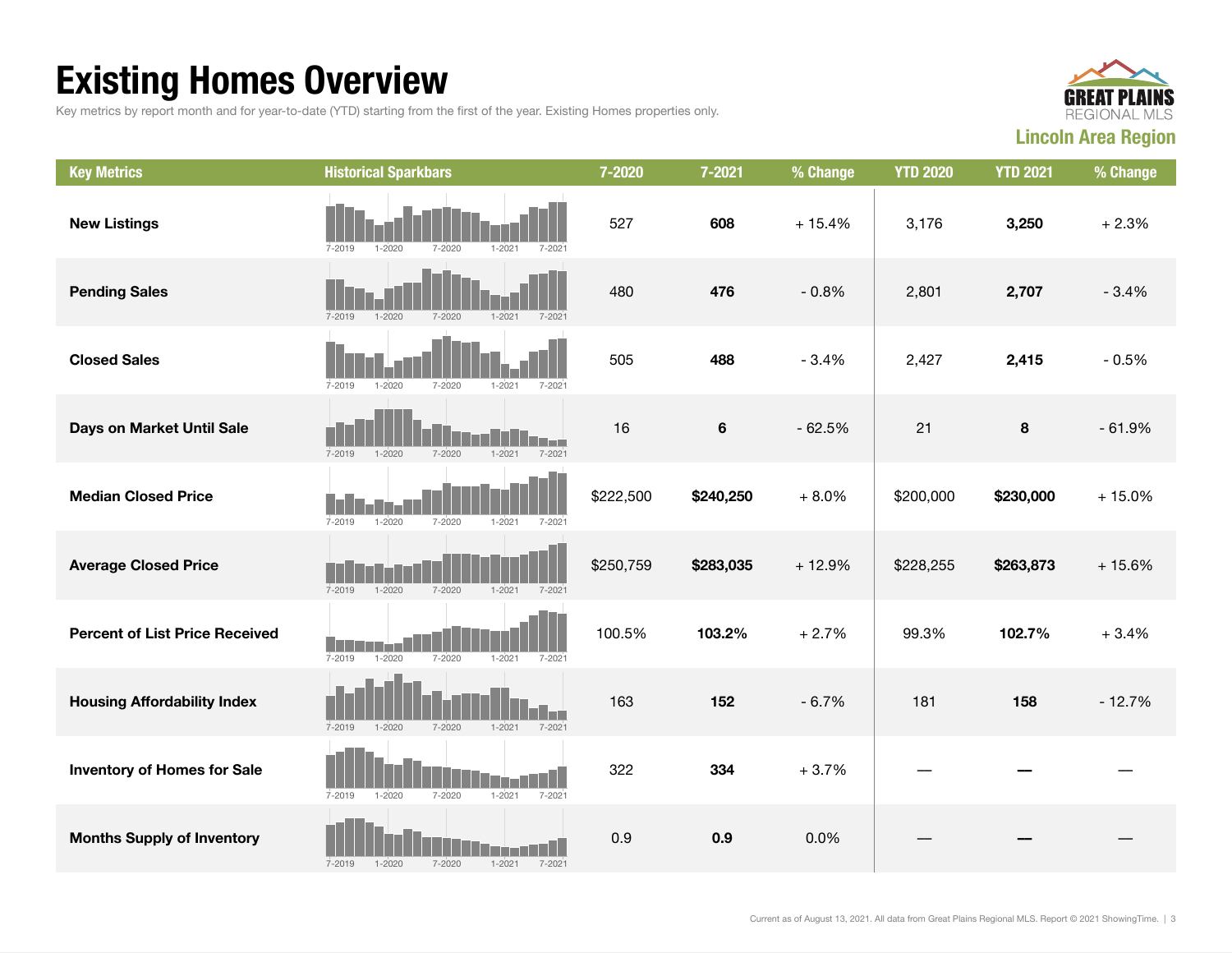## New Listings

A count of the properties that have been newly listed on the market in a given month.





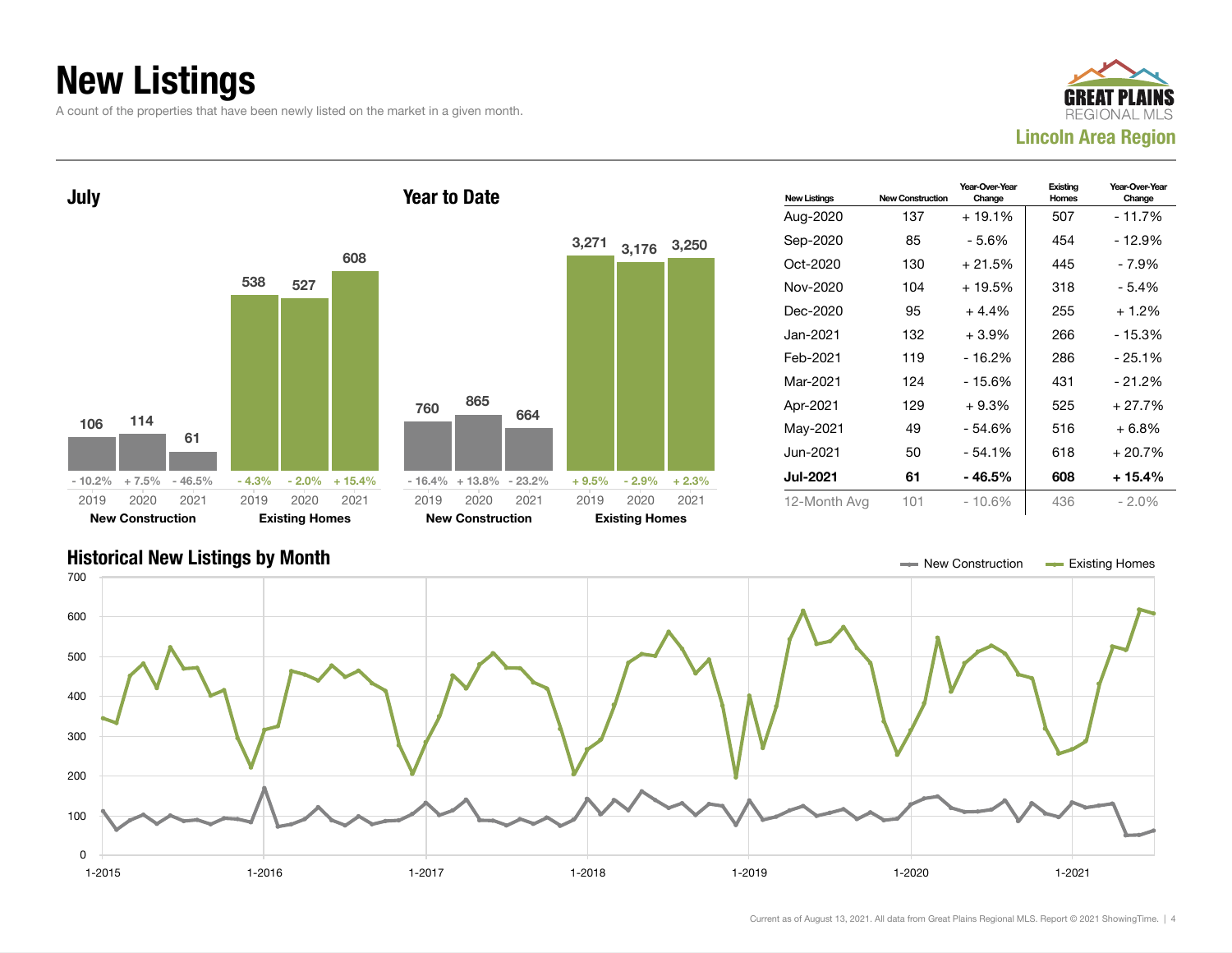### Pending Sales

A count of the properties on which offers have been accepted in a given month.





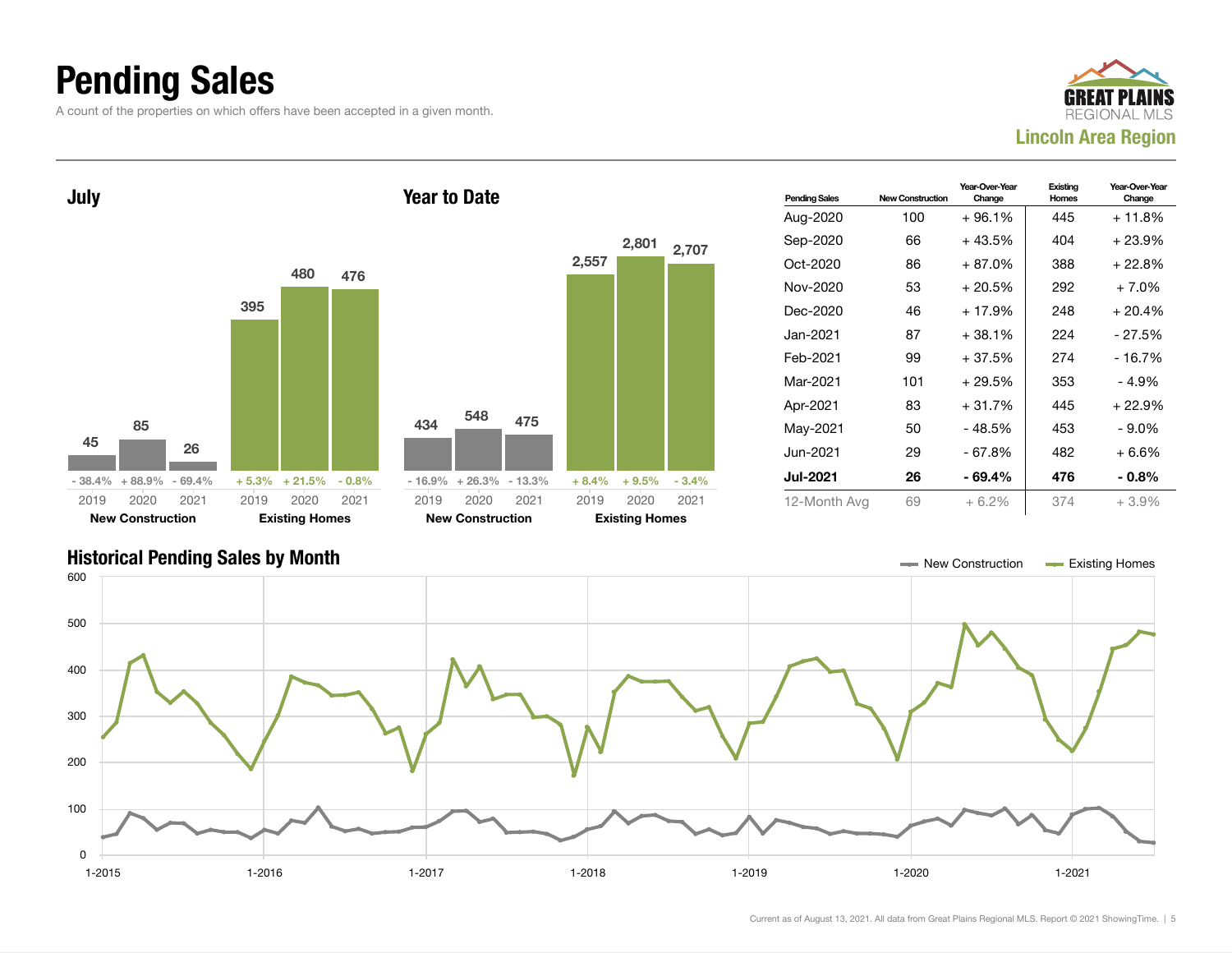### Closed Sales

A count of the actual sales that closed in a given month.





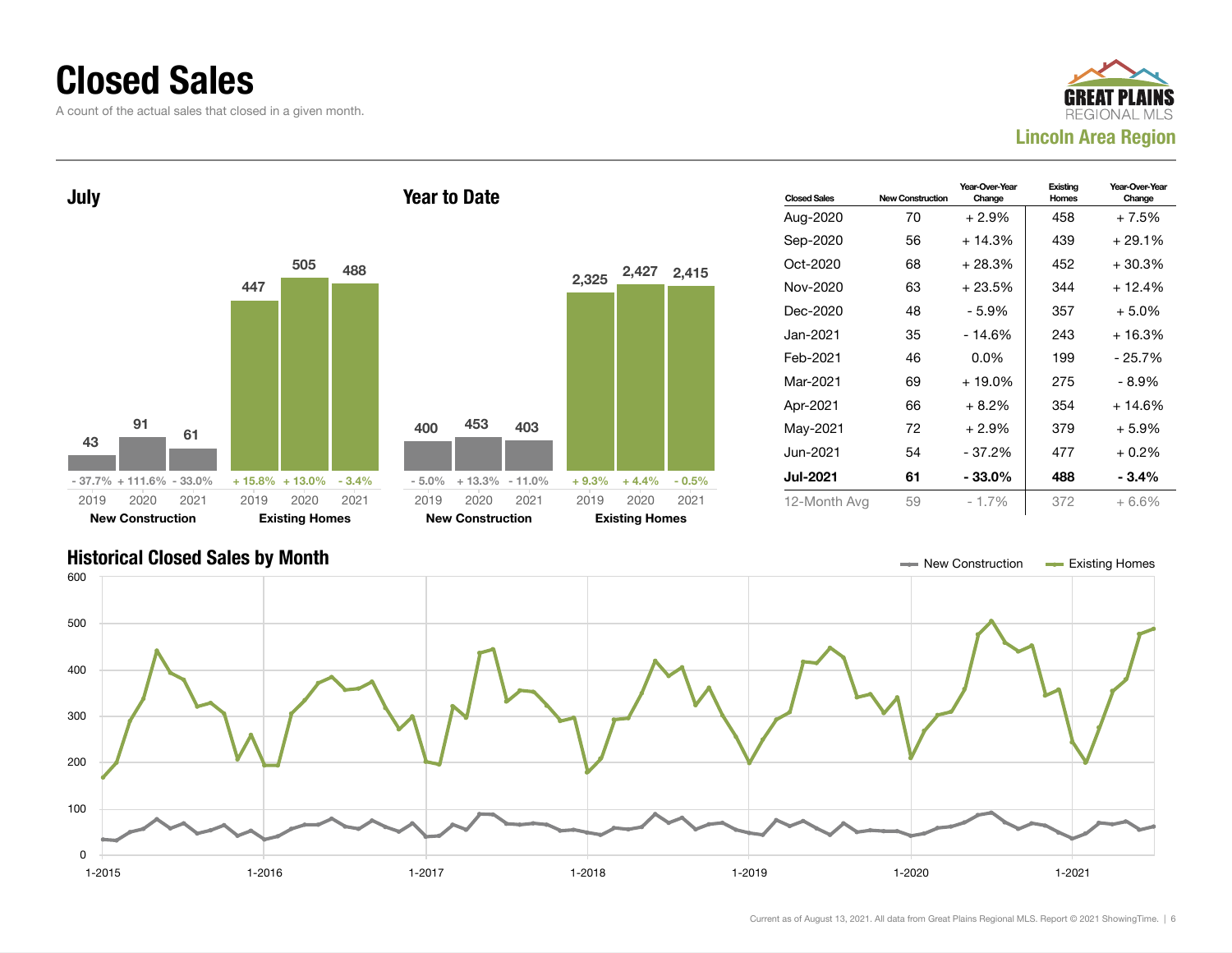### Days on Market Until Sale

Average number of days between when a property is listed and when an offer is accepted in a given month.





### Days on Market New Construction Year-Over-Year Change Existing Homes Year-Over-Year Change Aug-2020 47 - 13.0% 12 - 36.8% Sep-2020 35 - 34.0% 11 - 35.3%  $Oct-2020$  41  $-34.9\%$  9  $-57.1\%$ Nov-2020 42 - 46.8% | 10 - 52.4% Dec-2020 30 - 51.6% 13 - 55.2%  $Jan-2021$  42 - 30.0% 12 - 58.6% Feb-2021 31 - 56.3% 14 - 51.7% Mar-2021 46 - 9.8% 12 - 58.6% Apr-2021 60 - 24.1% 9 - 57.1% May-2021 43 - 41.1% 7 - 50.0% Jun-2021 45 - 25.0% 5 - 72.2% Jul-2021 41 - 28.1% 6 - 62.5% 12-Month Avg\* 43 - 32.4% 10 - 54.1%

\* Days on Market for all properties from August 2020 through July 2021. This is not the average of the individual figures above.



8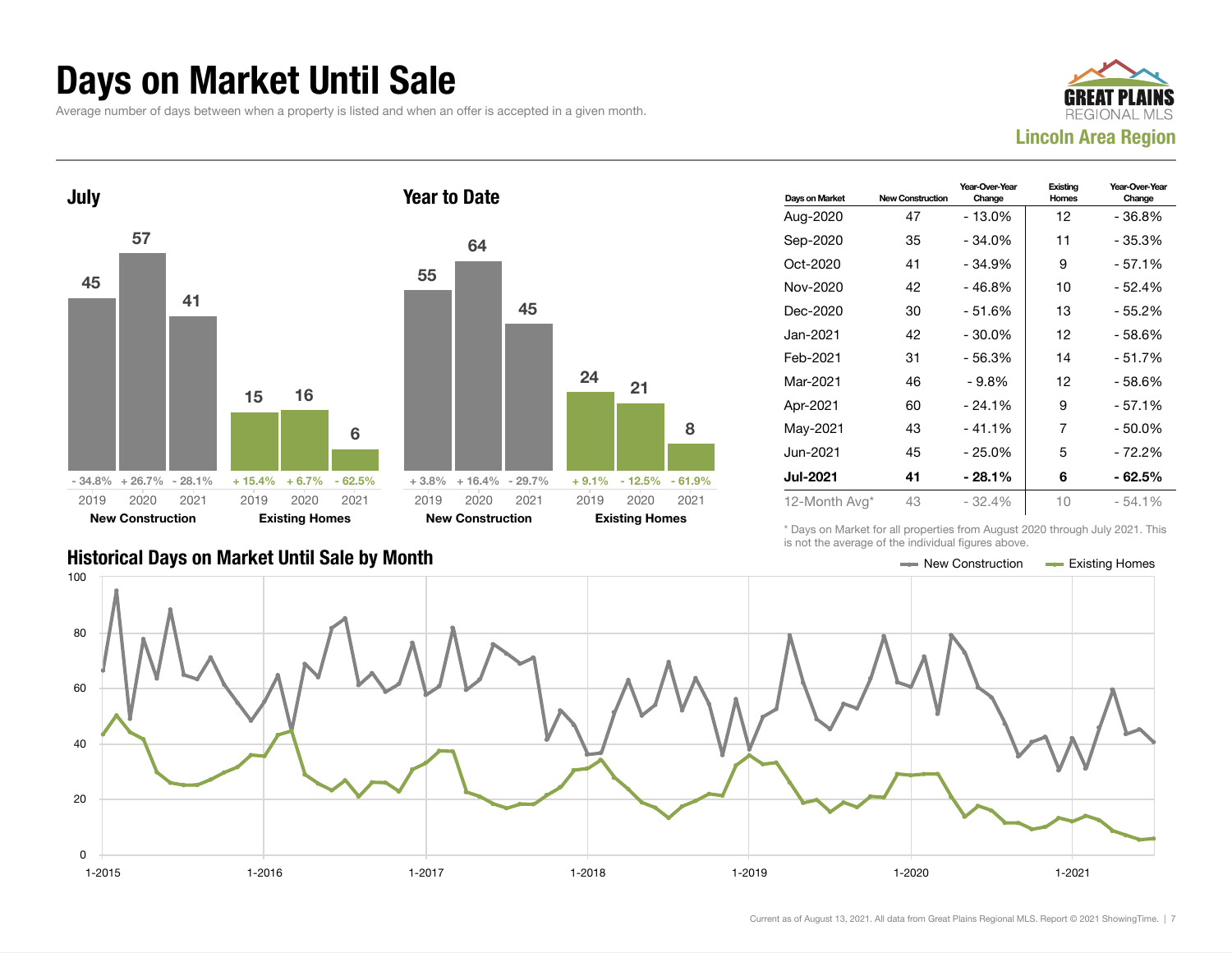### Median Closed Price

Point at which half of the sales sold for more and half sold for less, not accounting for seller concessions, in a given month.



July \$302,000 \$341,950 \$360,000  $-5.6\%$  + 13.2% + 5.3% \$200,000 \$222,500 \$240,250 + 8.3% + 11.3% + 8.0% 2019 New Construction 2020 2021 2019 Existing Homes 2020 2021 Year to Date \$300,562 \$326,350 \$350,000  $-0.8\%$   $+8.6\%$   $+7.2\%$ \$186,500 \$200,000 + 3.6% + 7.2% + 15.0% 2019 New Construction 2020 2021 2019 Existing Homes 2020 2021

| <b>Median Closed Price</b> | <b>New Construction</b> | Year-Over-Year<br>Change | Existing<br>Homes | Year-Over-Year<br>Change |
|----------------------------|-------------------------|--------------------------|-------------------|--------------------------|
| Aug-2020                   | \$327,125               | $+3.6%$                  | \$215,000         | + 13.2%                  |
| Sep-2020                   | \$318,415               | $+1.1%$                  | \$214,750         | $+7.5%$                  |
| Oct-2020                   | \$337,245               | + 4.8%                   | \$215,750         | $+12.4%$                 |
| Nov-2020                   | \$360,000               | + 9.4%                   | \$219,500         | + 20.7%                  |
| Dec-2020                   | \$347,500               | $+12.1%$                 | \$212,000         | + 11.6%                  |
| Jan-2021                   | \$340,382               | $+7.1%$                  | \$210.000         | + 13.5%                  |
| Feb-2021                   | \$307,016               | - 3.5%                   | \$222,000         | $+23.4%$                 |
| Mar-2021                   | \$353,307               | $+9.6%$                  | \$219.500         | + 15.6%                  |
| Apr-2021                   | \$343,761               | + 6.8%                   | \$233,500         | $+22.9%$                 |
| May-2021                   | \$389,475               | $+19.4%$                 | \$230,000         | $+9.5%$                  |
| Jun-2021.                  | \$361,175               | $+8.2\%$                 | \$242,500         | $+17.1%$                 |
| <b>Jul-2021</b>            | \$360,000               | + 5.3%                   | \$240,250         | $+8.0\%$                 |
| 12-Month Avg*              | \$344.154               | $+6.2\%$                 | \$225,000         | $+13.9%$                 |

Historical Median Closed Price by Month **New Construction According Closed Price by Month** New Construction According Homes

\* Median Closed Price for all properties from August 2020 through July 2021. This is not the average of the individual figures above.



\$230,000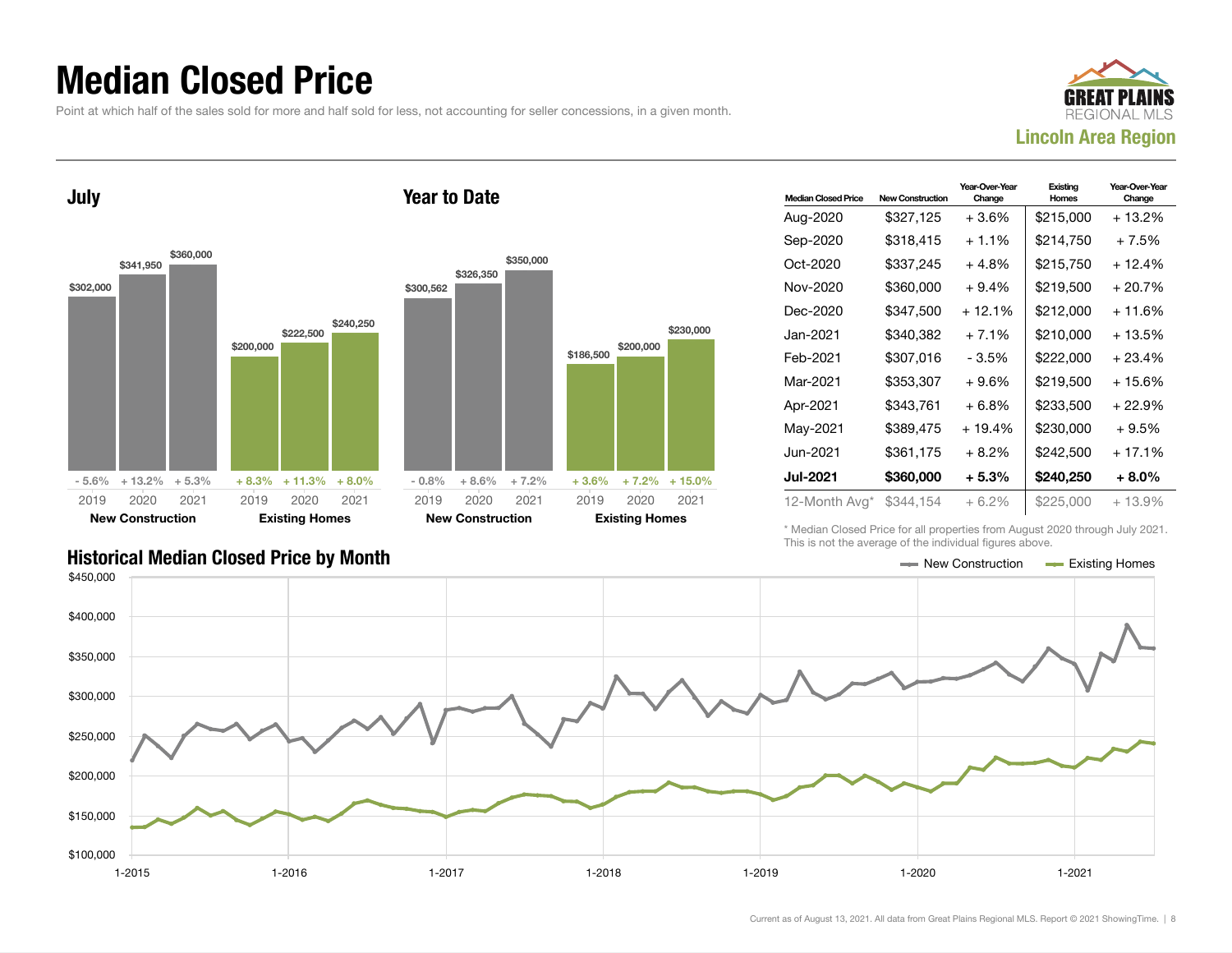### Average Closed Price

Average sales price for all closed sales, not accounting for seller concessions, in a given month.



July \$315,441 \$345,579 \$362,061  $-2.9\%$   $+9.6\%$   $+4.8\%$ \$223,116 \$250,759 \$283,035 + 3.8% + 12.4% + 12.9% 2019 New Construction 2020 2021 2019 Existing Homes 2020 2021 Year to Date \$313,378 \$338,230 \$364,668 + 1.3% + 7.9% + 7.8% \$218,181 \$228,255 \$263,873  $+ 2.1\% + 4.6\% + 15.6\%$ 2019 New Construction 2020 2021 2019 Existing Homes 2020 2021

| <b>Average Closed Price</b> | <b>New Construction</b> | Year-Over-Year<br>Change | Existing<br>Homes | Year-Over-Year<br>Change |
|-----------------------------|-------------------------|--------------------------|-------------------|--------------------------|
| Aug-2020                    | \$338,373               | + 8.3%                   | \$251,496         | $+14.0\%$                |
| Sep-2020                    | \$331,289               | + 2.3%                   | \$250,493         | $+8.3%$                  |
| Oct-2020                    | \$339,299               | $+0.5%$                  | \$247,860         | + 12.2%                  |
| Nov-2020                    | \$375,004               | + 12.0%                  | \$241,377         | + 13.0%                  |
| Dec-2020                    | \$361,118               | $+13.1\%$                | \$249.549         | + 12.8%                  |
| Jan-2021                    | \$374.898               | $+16.2%$                 | \$240,872         | + 15.9%                  |
| Feb-2021                    | \$314,972               | - 3.3%                   | \$241,791         | $+11.7%$                 |
| Mar-2021                    | \$365,959               | + 4.8%                   | \$249,271         | + 15.6%                  |
| Apr-2021                    | \$373,875               | + 9.8%                   | \$258,451         | + 16.3%                  |
| May-2021                    | \$388,527               | $+19.1%$                 | \$262.475         | $+13.1%$                 |
| Jun-2021.                   | \$358,601               | $+3.9\%$                 | \$278,747         | $+21.7%$                 |
| <b>Jul-2021</b>             | \$362,061               | + 4.8%                   | \$283,035         | $+12.9%$                 |
| 12-Month Avg*               | \$357,671               | $+7.3%$                  | \$256,788         | $+13.9%$                 |

\* Average Closed Price for all properties from August 2020 through July 2021. This is not the average of the individual figures above.

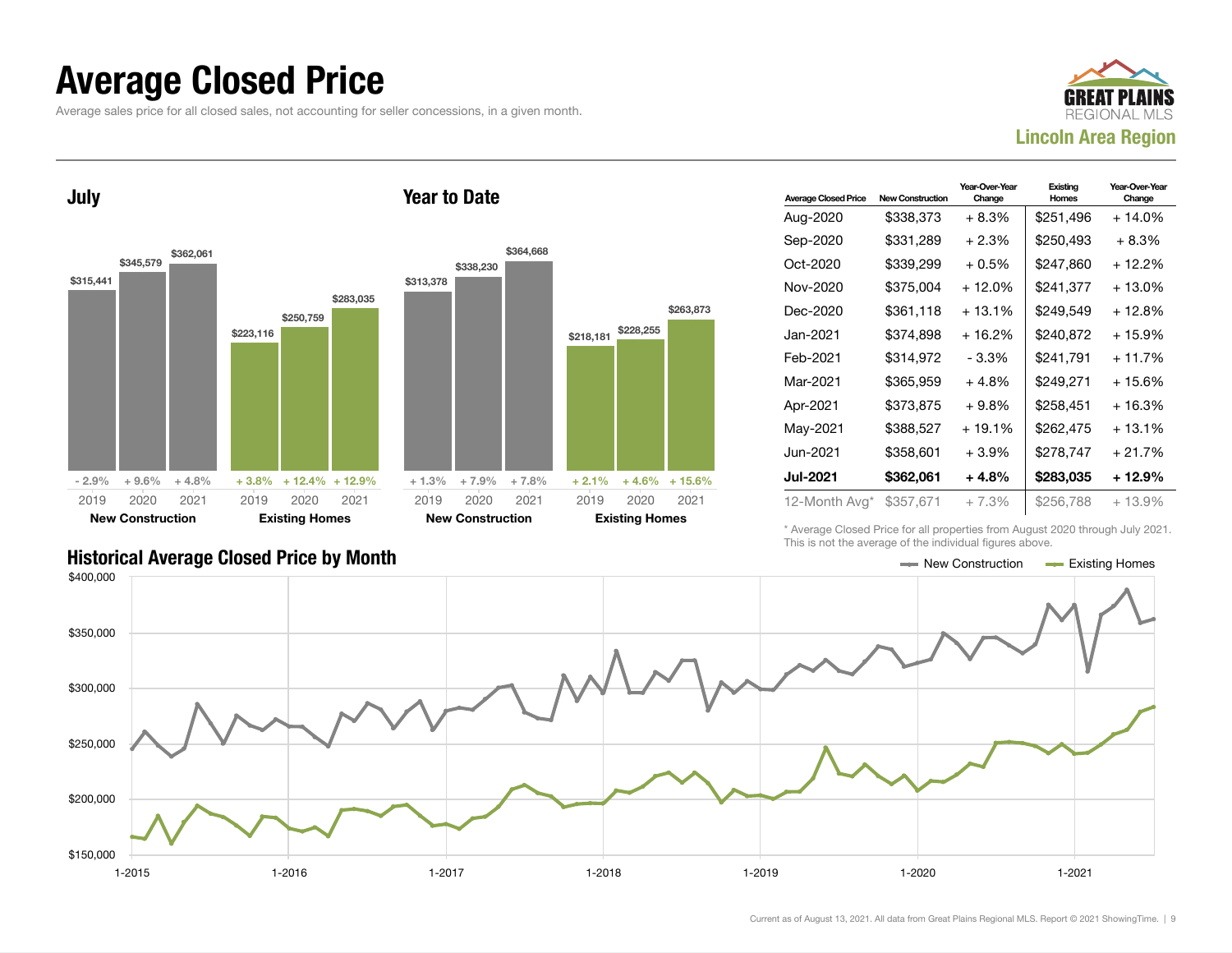### Percent of List Price Received

Percentage found when dividing a property's sales price by its most recent list price, then taking the average for all properties sold in a given month, not accounting for seller concessions.





| Pct. of List Price<br>Received | <b>New Construction</b> | Year-Over-Year<br>Change | Existing<br>Homes | Year-Over-Year<br>Change |
|--------------------------------|-------------------------|--------------------------|-------------------|--------------------------|
| Aug-2020                       | 100.5%                  | $+0.4\%$                 | 100.9%            | $+2.5%$                  |
| Sep-2020                       | 100.5%                  | $-0.7\%$                 | 100.8%            | $+2.5%$                  |
| Oct-2020                       | 101.3%                  | $+0.9\%$                 | 100.5%            | $+2.3%$                  |
| Nov-2020                       | 101.3%                  | $+0.7\%$                 | 100.2%            | $+2.3%$                  |
| Dec-2020                       | 100.6%                  | $0.0\%$                  | 100.0%            | $+2.2\%$                 |
| Jan-2021.                      | 100.8%                  | $+0.5%$                  | 100.0%            | $+2.6%$                  |
| Feb-2021                       | 100.9%                  | $-0.1\%$                 | 100.7%            | $+3.1%$                  |
| Mar-2021                       | 100.9%                  | $-0.6%$                  | 101.8%            | $+2.9%$                  |
| Apr-2021                       | 101.8%                  | $+1.0\%$                 | 102.9%            | $+3.6%$                  |
| May-2021                       | 101.5%                  | $+1.4%$                  | 104.0%            | $+4.6%$                  |
| Jun-2021.                      | 101.0%                  | $+0.8\%$                 | 103.6%            | $+3.7%$                  |
| <b>Jul-2021</b>                | 101.1%                  | $+0.9\%$                 | 103.2%            | $+2.7%$                  |
| 12-Month Avg*                  | 101.0%                  | $+0.5%$                  | 101.7%            | $+2.9%$                  |

\* Pct. of List Price Received for all properties from August 2020 through July 2021. This is not the average of the individual figures above.

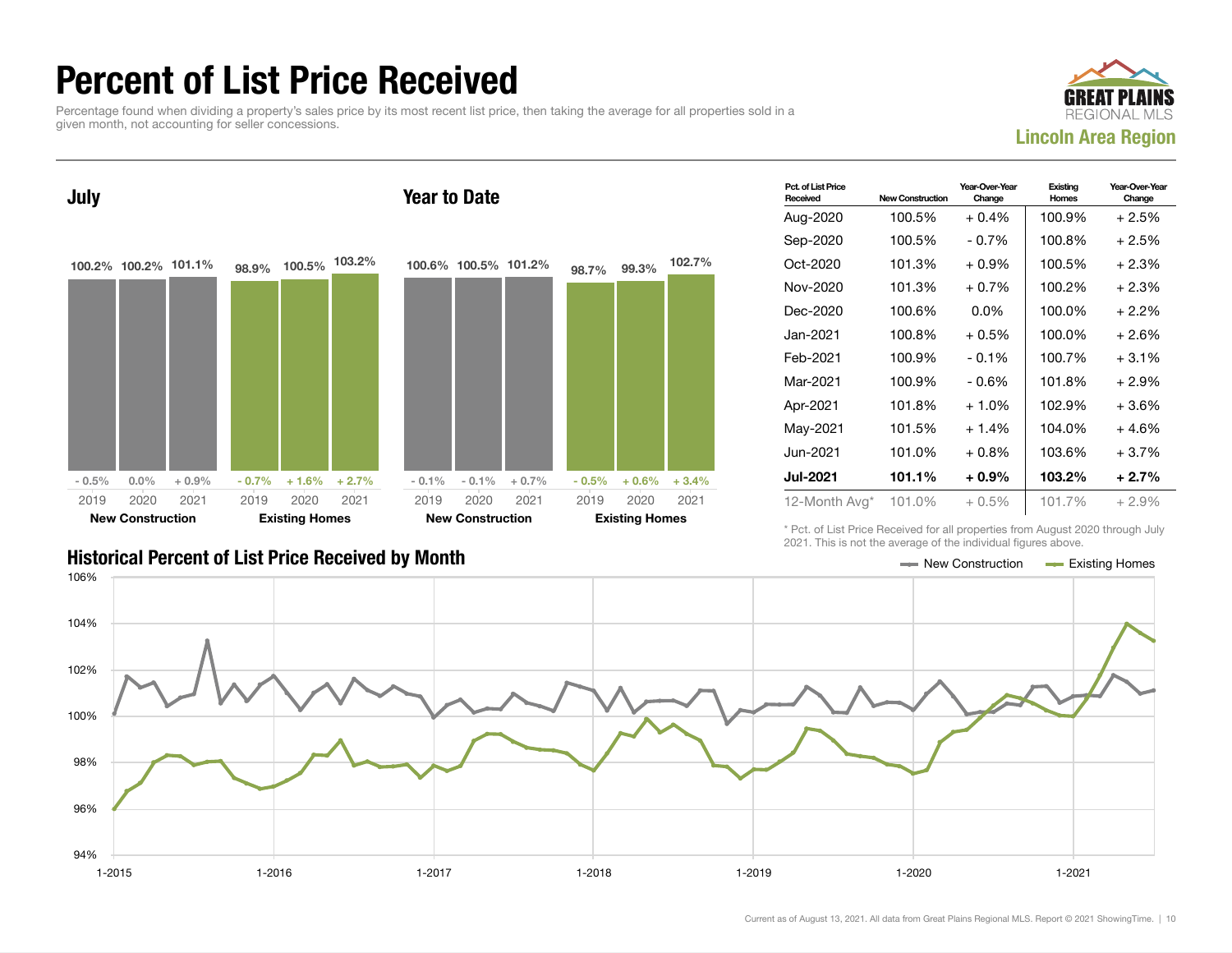## Housing Affordability Index

This index measures housing affordability for the region. For example, an index of 120 means the median household income is 120% of what is necessary to qualify for the median-priced home under prevailing interest rates. A higher number means greater affordability.





| <b>Affordability Index</b> | <b>New Construction</b> | Year-Over-Year<br>Change | Existing<br>Homes | Year-Over-Year<br>Change |
|----------------------------|-------------------------|--------------------------|-------------------|--------------------------|
| Aug-2020                   | 112                     | $+3.7\%$                 | 170               | - 5.6%                   |
| Sep-2020                   | 115                     | $+5.5%$                  | 171               | $0.0\%$                  |
| Oct-2020                   | 109                     | $+2.8\%$                 | 171               | $-3.4%$                  |
| Nov-2020                   | 103                     | $0.0\%$                  | 169               | - 9.6%                   |
| Dec-2020                   | 108                     | $-0.9%$                  | 177               | $-0.6%$                  |
| Jan-2021.                  | 109                     | $+0.9\%$                 | 177               | - 4.3%                   |
| Feb-2021                   | 120                     | $+10.1%$                 | 166               | $-14.0%$                 |
| Mar-2021                   | 102                     | - 5.6%                   | 164               | $-10.4%$                 |
| Apr-2021                   | 105                     | - 3.7%                   | 154               | - 16.8%                  |
| May-2021                   | 94                      | $-13.8%$                 | 158               | - 6.5%                   |
| Jun-2021                   | 101                     | - 5.6%                   | 150               | - 13.3%                  |
| <b>Jul-2021</b>            | 101                     | - 4.7%                   | 152               | $-6.7\%$                 |
| 12-Month Avg               | 107                     | $-0.9\%$                 | 165               | $-7.8%$                  |

### Historical Housing Affordability Index by Month New Construction Existing Homes

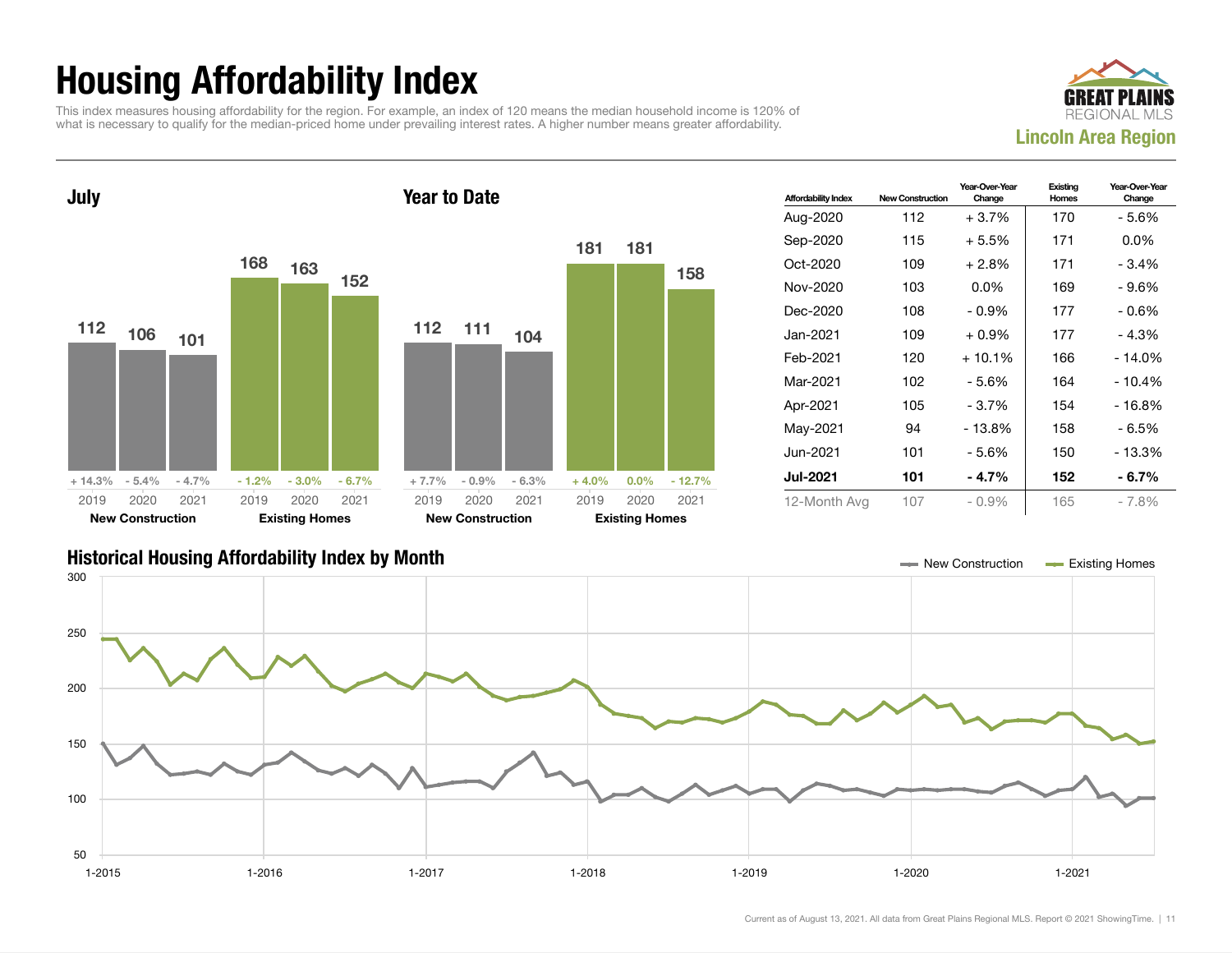### Inventory of Homes for Sale

The number of properties available for sale in active status at the end of a given month.





### Historical Inventory of Homes for Sale by Month New Construction Existing Homes

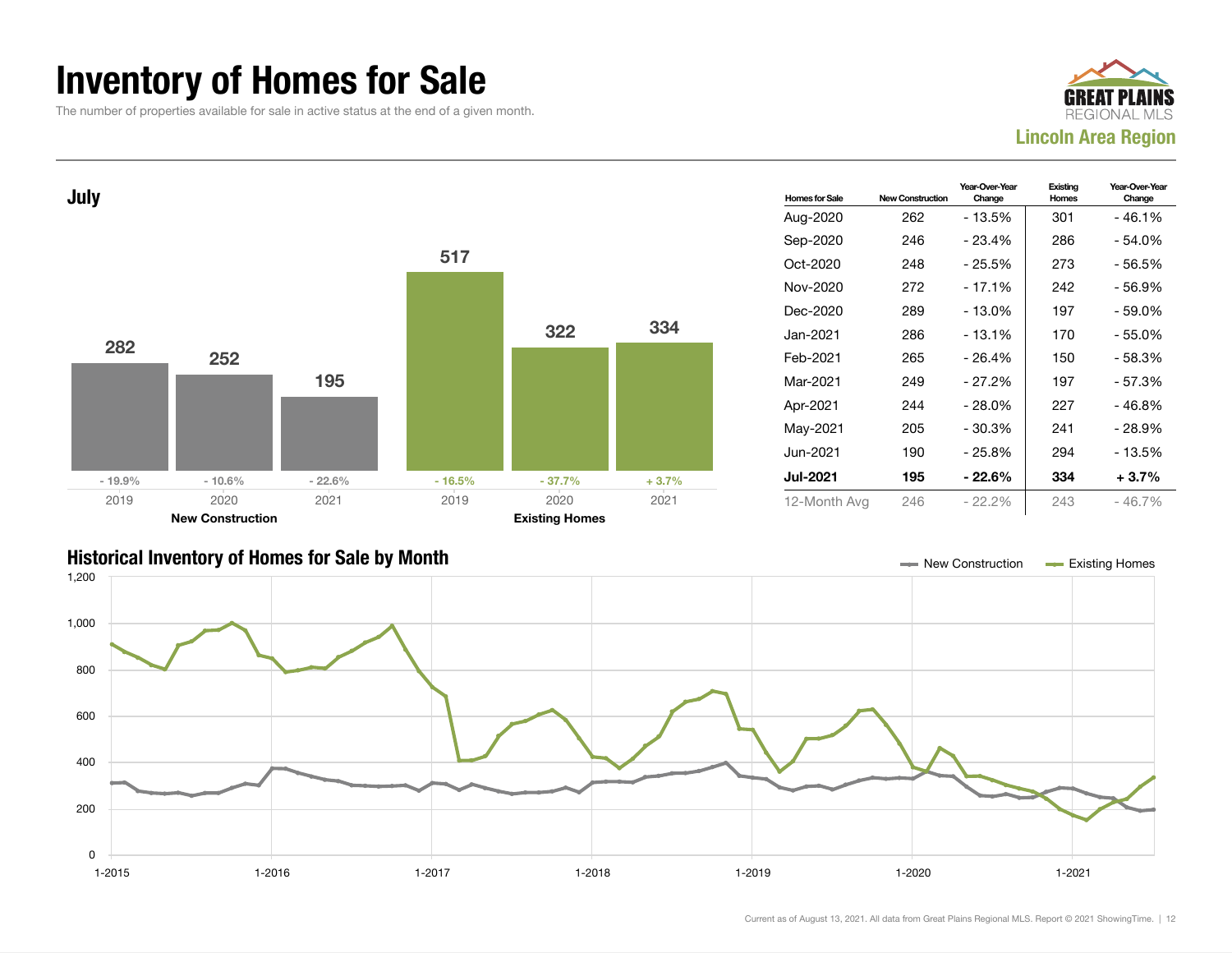## Months Supply of Inventory

The inventory of homes for sale at the end of a given month, divided by the average monthly pending sales from the last 12 months.





|                                                       | TIOL the average of the individual liqures above. |                  |
|-------------------------------------------------------|---------------------------------------------------|------------------|
| <b>Historical Months Supply of Inventory by Month</b> | — New Construction                                | - Existing Homes |

| <b>Months Supply</b> | <b>New Construction</b> | Year-Over-Year<br>Change | Existing<br>Homes | Year-Over-Year<br>Change |
|----------------------|-------------------------|--------------------------|-------------------|--------------------------|
| Aug-2020             | 3.8                     | $-29.6%$                 | 0.8               | - 52.9%                  |
| Sep-2020             | 3.5                     | - 38.6%                  | 0.8               | - 55.6%                  |
| Oct-2020             | 3.4                     | $-43.3%$                 | 0.7               | - 63.2%                  |
| Nov-2020             | 3.7                     | $-37.3%$                 | 0.6               | - 64.7%                  |
| Dec-2020             | 3.9                     | $-35.0%$                 | 0.5               | $-64.3%$                 |
| Jan-2021             | 3.7                     | $-40.3%$                 | 0.5               | - 54.5%                  |
| Feb-2021             | 3.3                     | $-49.2%$                 | 0.4               | $-60.0\%$                |
| Mar-2021             | 3.1                     | $-49.2%$                 | 0.5               | - 61.5%                  |
| Apr-2021             | 2.9                     | - 52.5%                  | 0.6               | - 50.0%                  |
| May-2021             | 2.6                     | $-48.0%$                 | 0.6               | $-40.0\%$                |
| Jun-2021.            | 2.6                     | $-38.1%$                 | 0.8               | - 20.0%                  |
| <b>Jul-2021</b>      | 2.8                     | $-28.2\%$                | 0.9               | $0.0\%$                  |
| 12-Month Avg*        | 3.3                     | $-41.4%$                 | 0.7               | $-51.0%$                 |

\* Months Supply for all properties from August 2020 through July 2021. This is not the average of the individual figures above.